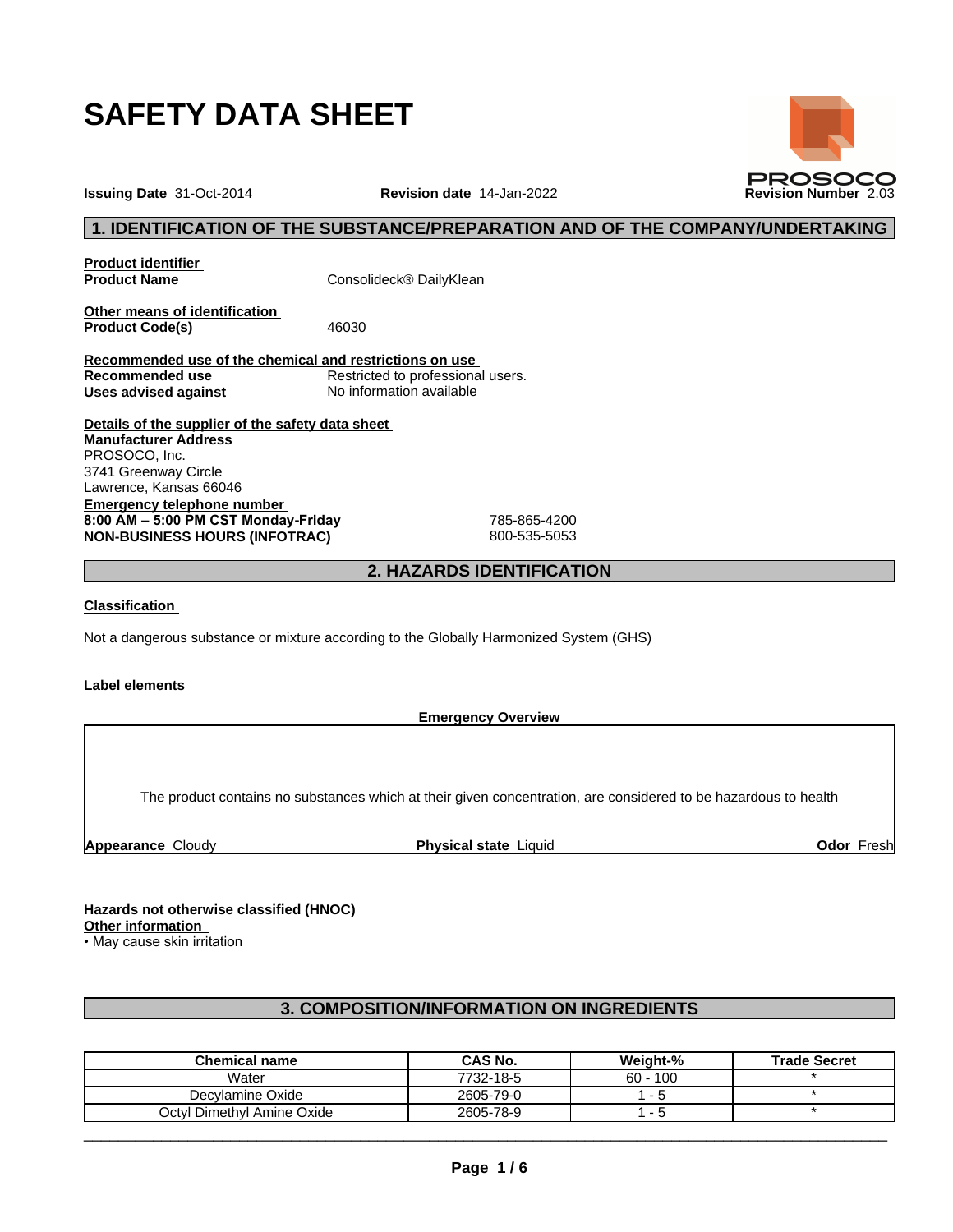\* The exact percentage (concentration) of composition has been withheld as a trade secret.

 $\_$  ,  $\_$  ,  $\_$  ,  $\_$  ,  $\_$  ,  $\_$  ,  $\_$  ,  $\_$  ,  $\_$  ,  $\_$  ,  $\_$  ,  $\_$  ,  $\_$  ,  $\_$  ,  $\_$  ,  $\_$  ,  $\_$  ,  $\_$  ,  $\_$  ,  $\_$  ,  $\_$  ,  $\_$  ,  $\_$  ,  $\_$  ,  $\_$  ,  $\_$  ,  $\_$  ,  $\_$  ,  $\_$  ,  $\_$  ,  $\_$  ,  $\_$  ,  $\_$  ,  $\_$  ,  $\_$  ,  $\_$  ,  $\_$  ,

### **4. FIRST AID MEASURES**

|                                                             | <b>5. FIRE-FIGHTING MEASURES</b>                                                                                                        |  |
|-------------------------------------------------------------|-----------------------------------------------------------------------------------------------------------------------------------------|--|
| Note to physicians                                          | Treat symptomatically.                                                                                                                  |  |
|                                                             | Indication of any immediate medical attention and special treatment needed                                                              |  |
| <b>Symptoms</b>                                             | May cause irritation.                                                                                                                   |  |
| Most important symptoms and effects, both acute and delayed |                                                                                                                                         |  |
| Self-protection of the first aider                          | Use personal protective equipment as required.                                                                                          |  |
| Ingestion                                                   | Do NOT induce vomiting. Rinse mouth. Drink plenty of water. Never give anything by mouth<br>to an unconscious person. Call a physician. |  |
| <b>Inhalation</b>                                           | Move to fresh air in case of accidental inhalation of vapors or decomposition products. If<br>symptoms persist, call a physician.       |  |
| <b>Skin Contact</b>                                         | Wash off immediately with plenty of water. If skin irritation persists, call a physician.                                               |  |
| Eye contact                                                 | Rinse immediately with plenty of water, also under the eyelids, for at least 15 minutes. If<br>symptoms persist, call a physician.      |  |
| <b>General advice</b>                                       | If symptoms persist, call a physician.                                                                                                  |  |
| Description of first aid measures                           |                                                                                                                                         |  |

#### **Suitable Extinguishing Media**

Use extinguishing measures that are appropriate to local circumstances and the surrounding environment.

**Unsuitable Extinguishing Media** Caution: Use of water spray when fighting fire may be inefficient.

# **Specific hazards arising from the chemical**

No information available.

#### **Protective equipment and precautions for firefighters**

As in any fire, wear self-contained breathing apparatus pressure-demand, MSHA/NIOSH (approved or equivalent) and full protective gear.

# **6. ACCIDENTAL RELEASE MEASURES**

# **Personal precautions, protective equipment and emergency procedures**

| <b>Personal precautions</b>                          | Use personal protective equipment as required. Slippery when spilled.                                                                         |  |  |
|------------------------------------------------------|-----------------------------------------------------------------------------------------------------------------------------------------------|--|--|
| <b>Environmental precautions</b>                     |                                                                                                                                               |  |  |
| <b>Environmental precautions</b>                     | See Section 12 for additional ecological information.                                                                                         |  |  |
| Methods and material for containment and cleaning up |                                                                                                                                               |  |  |
| <b>Methods for containment</b>                       | Prevent further leakage or spillage if safe to do so. Dike far ahead of liquid spill for later<br>disposal.                                   |  |  |
| Methods for cleaning up                              | Dam up. Soak up with inert absorbent material. Pick up and transfer to properly labeled<br>containers. Clean contaminated surface thoroughly. |  |  |
|                                                      |                                                                                                                                               |  |  |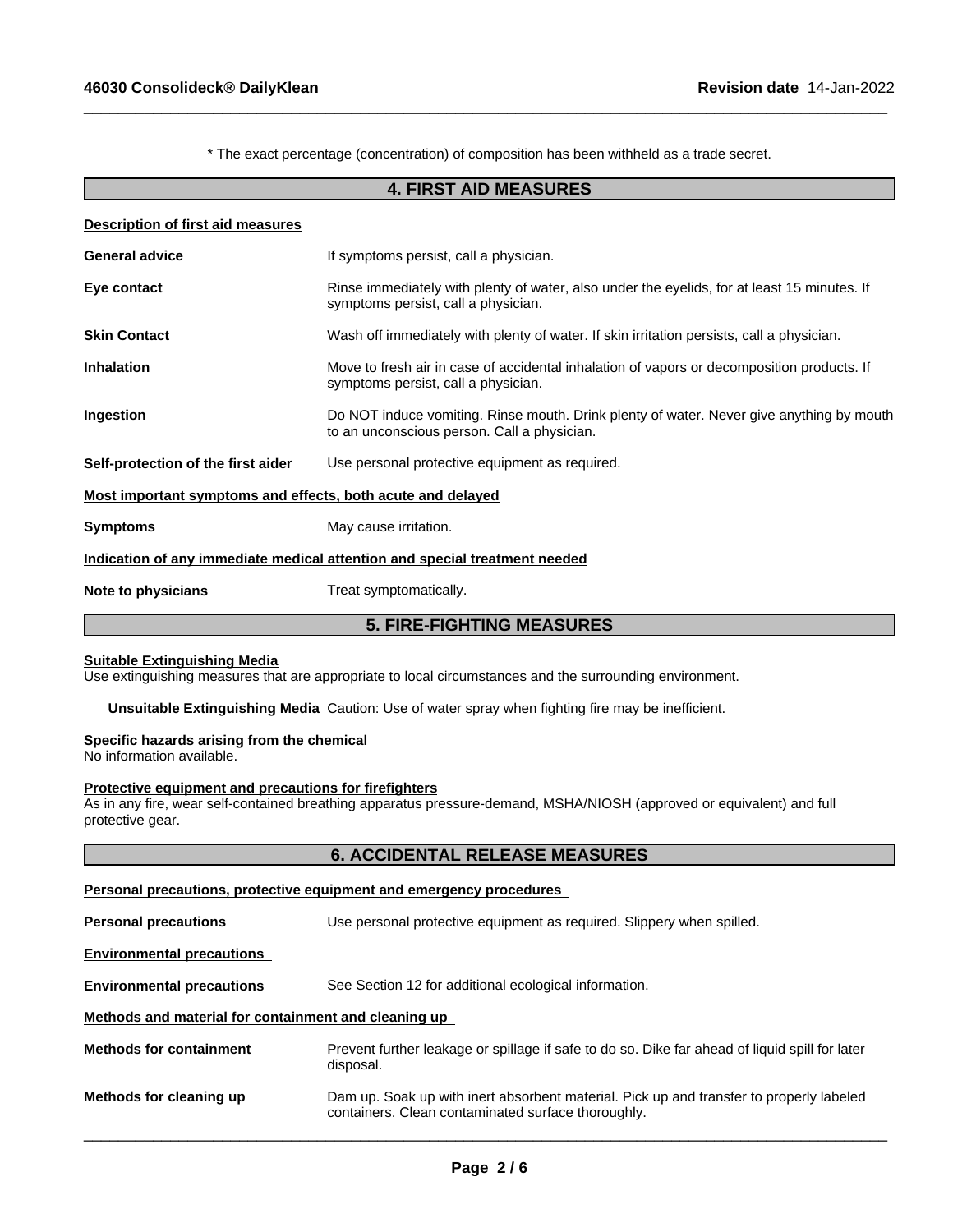**Flammability Limit in Air**

**Lower flammability limit:** 

**Solubility** in other solvents

**Specifical Property**<br> **Specific gravity**<br> **Specific gravity**<br> **Water solubility** 

**Upper flammability limit:** No information available<br> **Lower flammability limit:** No information available

|                                                                                                       | <b>7. HANDLING AND STORAGE</b>                                                                                                                                                                                                                                                                                                   |                       |                          |  |
|-------------------------------------------------------------------------------------------------------|----------------------------------------------------------------------------------------------------------------------------------------------------------------------------------------------------------------------------------------------------------------------------------------------------------------------------------|-----------------------|--------------------------|--|
| <b>Precautions for safe handling</b>                                                                  |                                                                                                                                                                                                                                                                                                                                  |                       |                          |  |
|                                                                                                       |                                                                                                                                                                                                                                                                                                                                  |                       |                          |  |
| Advice on safe handling                                                                               | Handle in accordance with good industrial hygiene and safety practice.                                                                                                                                                                                                                                                           |                       |                          |  |
| Conditions for safe storage, including any incompatibilities                                          |                                                                                                                                                                                                                                                                                                                                  |                       |                          |  |
| <b>Storage Conditions</b>                                                                             | Keep containers tightly closed in a dry, cool and well-ventilated place. Keep out of the reach<br>of children.                                                                                                                                                                                                                   |                       |                          |  |
| Incompatible materials                                                                                | Strong acids. Strong oxidizing agents.                                                                                                                                                                                                                                                                                           |                       |                          |  |
|                                                                                                       | 8. EXPOSURE CONTROLS/PERSONAL PROTECTION                                                                                                                                                                                                                                                                                         |                       |                          |  |
| <b>Control parameters</b>                                                                             |                                                                                                                                                                                                                                                                                                                                  |                       |                          |  |
| <b>Exposure Guidelines</b>                                                                            | This product, as supplied, does not contain any hazardous materials with occupational                                                                                                                                                                                                                                            |                       |                          |  |
| <b>Appropriate engineering controls</b>                                                               | exposure limits established by the region specific regulatory bodies.                                                                                                                                                                                                                                                            |                       |                          |  |
|                                                                                                       |                                                                                                                                                                                                                                                                                                                                  |                       |                          |  |
| <b>Engineering Controls</b>                                                                           | None under normal use conditions.                                                                                                                                                                                                                                                                                                |                       |                          |  |
| Individual protection measures, such as personal protective equipment                                 |                                                                                                                                                                                                                                                                                                                                  |                       |                          |  |
| <b>Eye/face protection</b>                                                                            | Wear safety glasses with side shields (or goggles).                                                                                                                                                                                                                                                                              |                       |                          |  |
| Skin and body protection                                                                              | Wear protective gloves and protective clothing.                                                                                                                                                                                                                                                                                  |                       |                          |  |
| <b>Respiratory protection</b>                                                                         | If exposure limits are exceeded or irritation is experienced, NIOSH/MSHA approved<br>respiratory protection should be worn. Positive-pressure supplied air respirators may be<br>required for high airborne contaminant concentrations. Respiratory protection must be<br>provided in accordance with current local regulations. |                       |                          |  |
| <b>General Hygiene Considerations</b>                                                                 | Handle in accordance with good industrial hygiene and safety practice.                                                                                                                                                                                                                                                           |                       |                          |  |
|                                                                                                       | 9. PHYSICAL AND CHEMICAL PROPERTIES                                                                                                                                                                                                                                                                                              |                       |                          |  |
| Information on basic physical and chemical properties                                                 |                                                                                                                                                                                                                                                                                                                                  |                       |                          |  |
| <b>Physical state</b><br>Appearance                                                                   | Liquid<br>Cloudy                                                                                                                                                                                                                                                                                                                 | Odor                  | Fresh                    |  |
| Color                                                                                                 | colorless                                                                                                                                                                                                                                                                                                                        | <b>Odor threshold</b> | No information available |  |
| <b>Property</b>                                                                                       | <b>Values</b>                                                                                                                                                                                                                                                                                                                    | Remarks • Method      |                          |  |
| рH<br>Melting point / freezing point °F<br><b>Boiling point / boiling range</b><br><b>Flash point</b> | 8.6<br>-1 °C / 30 °F<br>No information available<br>> 93 °C $/$ > 200 °F                                                                                                                                                                                                                                                         | <b>ASTM D 3278</b>    |                          |  |
| <b>Evaporation rate</b><br><b>Flammability (solid, gas)</b>                                           | No information available<br>No information available                                                                                                                                                                                                                                                                             |                       |                          |  |

 $\_$  ,  $\_$  ,  $\_$  ,  $\_$  ,  $\_$  ,  $\_$  ,  $\_$  ,  $\_$  ,  $\_$  ,  $\_$  ,  $\_$  ,  $\_$  ,  $\_$  ,  $\_$  ,  $\_$  ,  $\_$  ,  $\_$  ,  $\_$  ,  $\_$  ,  $\_$  ,  $\_$  ,  $\_$  ,  $\_$  ,  $\_$  ,  $\_$  ,  $\_$  ,  $\_$  ,  $\_$  ,  $\_$  ,  $\_$  ,  $\_$  ,  $\_$  ,  $\_$  ,  $\_$  ,  $\_$  ,  $\_$  ,  $\_$  ,

 $\overline{\phantom{a}}$  ,  $\overline{\phantom{a}}$  ,  $\overline{\phantom{a}}$  ,  $\overline{\phantom{a}}$  ,  $\overline{\phantom{a}}$  ,  $\overline{\phantom{a}}$  ,  $\overline{\phantom{a}}$  ,  $\overline{\phantom{a}}$  ,  $\overline{\phantom{a}}$  ,  $\overline{\phantom{a}}$  ,  $\overline{\phantom{a}}$  ,  $\overline{\phantom{a}}$  ,  $\overline{\phantom{a}}$  ,  $\overline{\phantom{a}}$  ,  $\overline{\phantom{a}}$  ,  $\overline{\phantom{a}}$ 

**No information available No information available**<br>0.999

completely soluble<br>No information available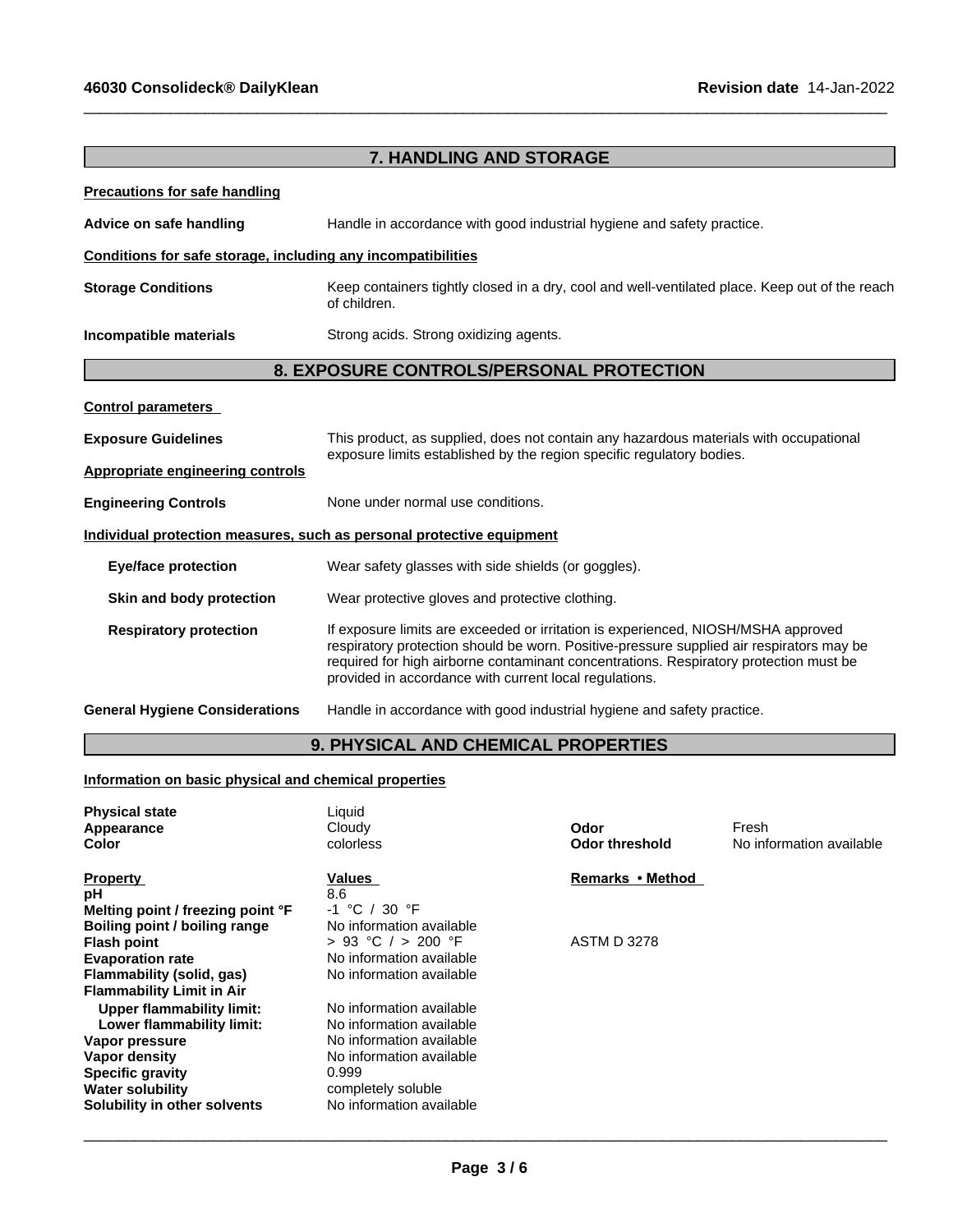#### **Partition coefficient**<br> **Autoignition temperature**<br>
No information available **Autoignition temperature No information available**<br> **Decomposition temperature No information available Decomposition temperature** No information available<br> **Kinematic viscosity** No information available **Kinematic viscosity Dynamic viscosity** No information available

# **10. STABILITY AND REACTIVITY**

 $\_$  ,  $\_$  ,  $\_$  ,  $\_$  ,  $\_$  ,  $\_$  ,  $\_$  ,  $\_$  ,  $\_$  ,  $\_$  ,  $\_$  ,  $\_$  ,  $\_$  ,  $\_$  ,  $\_$  ,  $\_$  ,  $\_$  ,  $\_$  ,  $\_$  ,  $\_$  ,  $\_$  ,  $\_$  ,  $\_$  ,  $\_$  ,  $\_$  ,  $\_$  ,  $\_$  ,  $\_$  ,  $\_$  ,  $\_$  ,  $\_$  ,  $\_$  ,  $\_$  ,  $\_$  ,  $\_$  ,  $\_$  ,  $\_$  ,

#### **Reactivity** No data available

### **Chemical stability**

Stable under recommended storage conditions.

#### **Possibility of hazardous reactions**

None under normal processing.

### **Conditions to avoid**

None known.

#### **Incompatible materials**

Strong acids. Strong oxidizing agents.

### **Hazardous decomposition products**

Carbon monoxide. Hazardous combustion products.

# **11. TOXICOLOGICAL INFORMATION**

### **Information on likely routes of exposure**

| <b>Product Information</b> | May cause irritation                           |
|----------------------------|------------------------------------------------|
| <b>Inhalation</b>          | Avoid breathing vapors or mists.               |
| Eye contact                | Avoid contact with eyes. May cause irritation. |
| <b>Skin Contact</b>        | Avoid contact with skin. May cause irritation. |
| Ingestion                  | Do not taste or swallow.                       |

#### **Component Information**

| $^{\circ}$ hamu<br>name<br>тнс.а              | D50/Orai              | 050/Derma | <b>LC50</b> |
|-----------------------------------------------|-----------------------|-----------|-------------|
| Water                                         | Rat<br>∣ mL/ka<br>. . |           |             |
| 10 <sup>7</sup><br>7700<br>- 10-0<br>' - 22 ا |                       |           |             |

### **<u>Symptoms related to the physical, chemical and toxicological characteristics</u>**

**Symptoms** May cause irritation.

## **Delayed and immediate effects as well as chronic effects from short and long-term exposure**

| <b>Sensitization</b>            | No information available.                                                                 |
|---------------------------------|-------------------------------------------------------------------------------------------|
| Germ cell mutagenicity          | No information available.                                                                 |
| Carcinogenicity                 | This product does not contain any carcinogens or potential carcinogens as listed by OSHA, |
|                                 | IARC or NTP.                                                                              |
| <b>Reproductive toxicity</b>    | No information available.                                                                 |
| <b>STOT - single exposure</b>   | No information available.                                                                 |
| <b>STOT - repeated exposure</b> | No information available.                                                                 |
| <b>Aspiration hazard</b>        | No information available.                                                                 |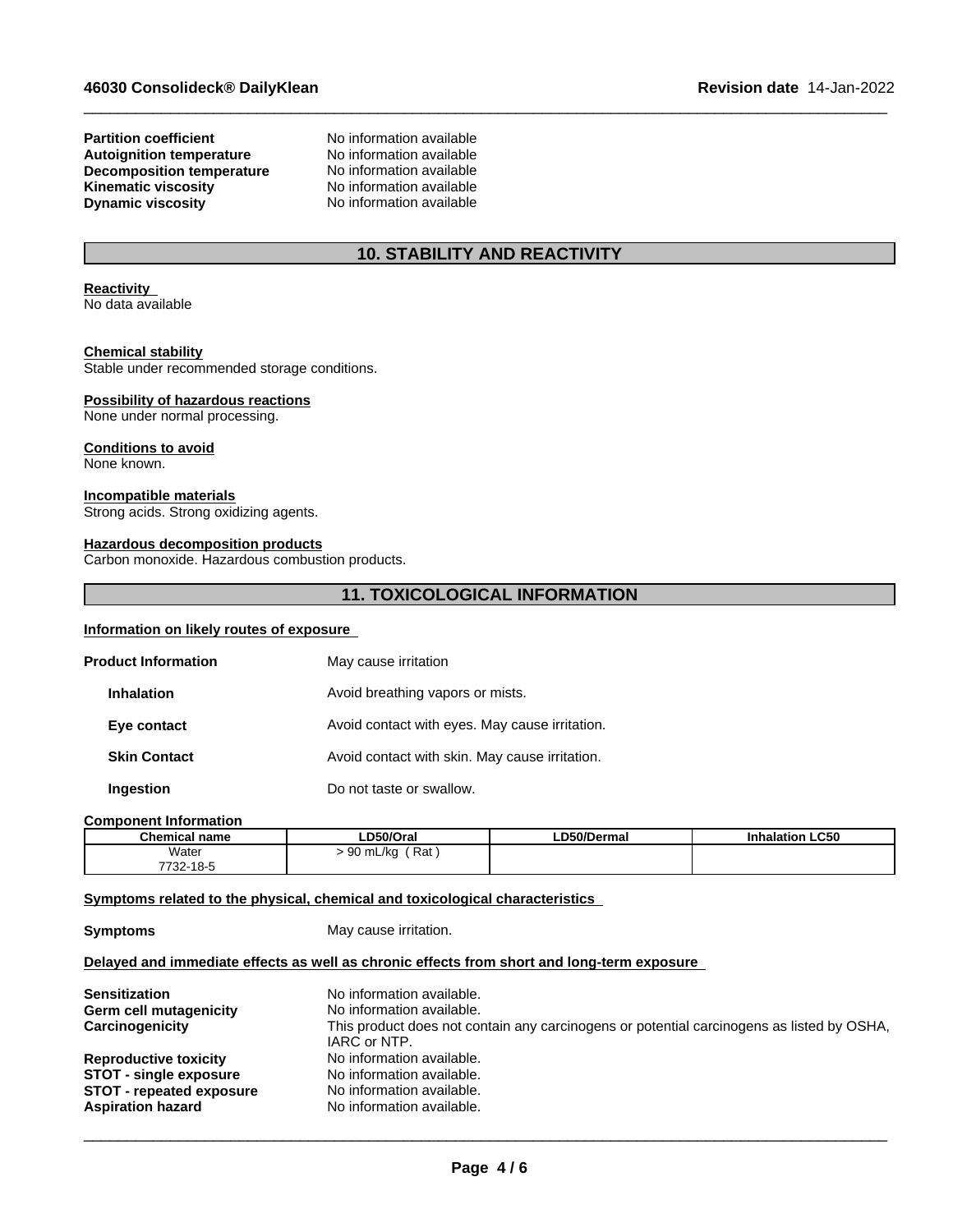**Numerical measures of toxicity - Product Information**

| Unknown acute toxicity<br><b>ATEmix (dermal)</b>           | The following values are calculated based on chapter 3.1 of the GHS document . mg/kg<br>189724 mg/kg mg/l |
|------------------------------------------------------------|-----------------------------------------------------------------------------------------------------------|
|                                                            | <b>12. ECOLOGICAL INFORMATION</b>                                                                         |
| <b>Ecotoxicity</b>                                         |                                                                                                           |
| Persistence and degradability<br>No information available. |                                                                                                           |
| <b>Bioaccumulation</b><br>No information available.        |                                                                                                           |
| Other adverse effects                                      | No information available                                                                                  |
|                                                            | <b>13. DISPOSAL CONSIDERATIONS</b>                                                                        |
| <b>Waste treatment methods</b>                             |                                                                                                           |
| <b>Disposal of wastes</b>                                  | Disposal should be in accordance with applicable regional, national and local laws and<br>regulations.    |
| <b>Contaminated packaging</b>                              | Do not reuse container.                                                                                   |
|                                                            |                                                                                                           |

 $\_$  ,  $\_$  ,  $\_$  ,  $\_$  ,  $\_$  ,  $\_$  ,  $\_$  ,  $\_$  ,  $\_$  ,  $\_$  ,  $\_$  ,  $\_$  ,  $\_$  ,  $\_$  ,  $\_$  ,  $\_$  ,  $\_$  ,  $\_$  ,  $\_$  ,  $\_$  ,  $\_$  ,  $\_$  ,  $\_$  ,  $\_$  ,  $\_$  ,  $\_$  ,  $\_$  ,  $\_$  ,  $\_$  ,  $\_$  ,  $\_$  ,  $\_$  ,  $\_$  ,  $\_$  ,  $\_$  ,  $\_$  ,  $\_$  ,

# **14. TRANSPORT INFORMATION**

**DOT** Not Regulated for all modes of transportation.

# **15. REGULATORY INFORMATION**

**International Inventories TSCA** Complies<br> **DSL/NDSL** Complies

Non-controlled

# **Legend:**

 *TSCA - United States Toxic Substances Control Act Section 8(b) Inventory DSL/NDSL - Canadian Domestic Substances List/Non-Domestic Substances List*

# **US Federal Regulations**

# **SARA 313**

Section 313 of Title III of the Superfund Amendments and Reauthorization Act of 1986 (SARA). This product does not contain any chemicals which are subject to the reporting requirements of the Act and Title 40 of the Code of Federal Regulations, Part 372